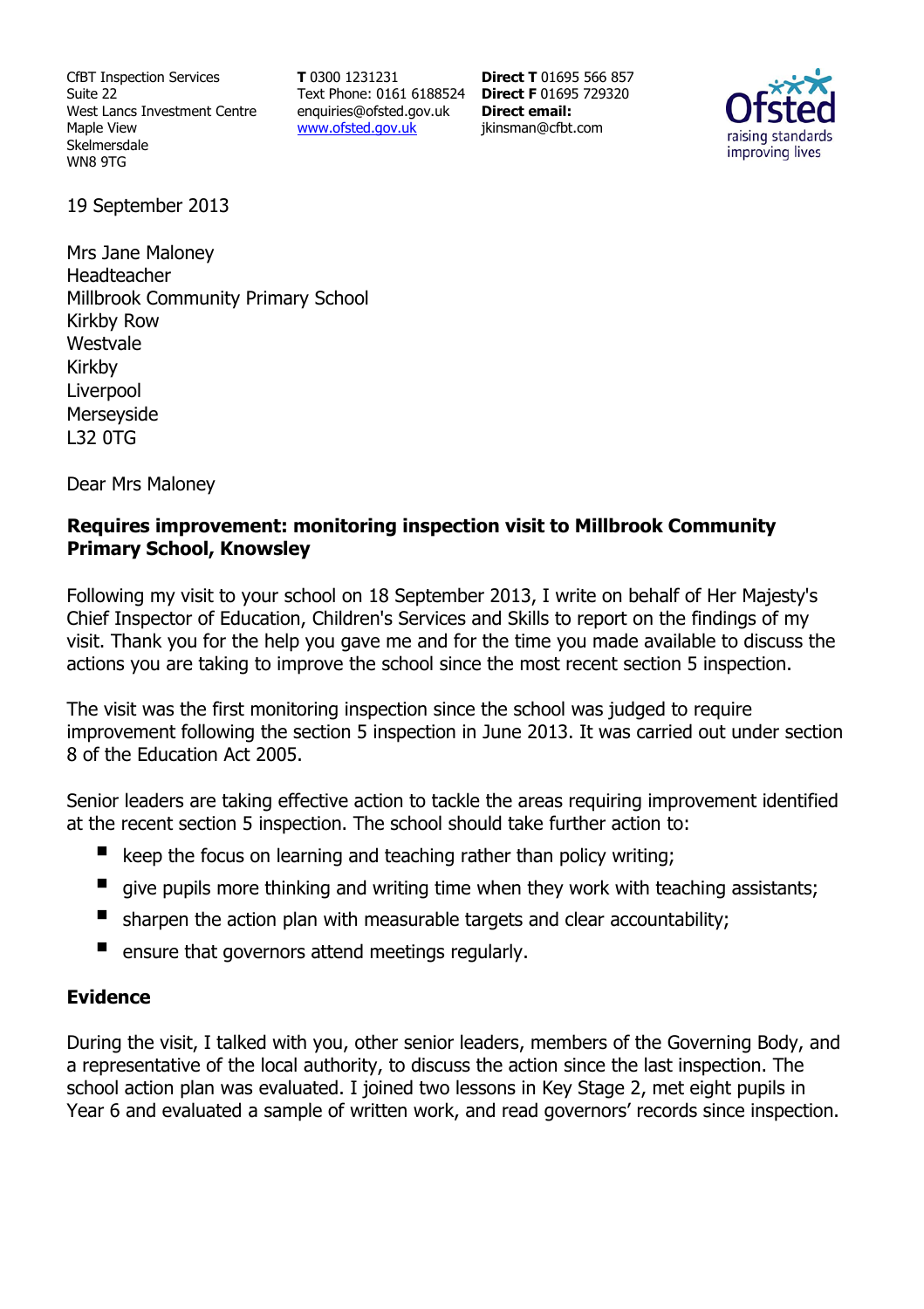## **Context**

Since the inspection, a new deputy headteacher has joined the school. The senior team has made more time when they are not teaching, to lead and monitor improvements better.

## **Main findings**

Since the last inspection, the school has improved a number of important areas, such as feedback to pupils to help them to improve their work, training for teachers resulting in better work in classrooms, accurate data so teachers can track the progress of pupils regularly, and better progress for children in their reading because they are taught letter sounds more effectively. Recent results at Key Stage 2 went up in most areas. Results in maths were especially pleasing because able children did a lot better than previous years. Results in reading did not improve, so well-focussed changes to teaching have been made.

The headteacher has led improvements strongly. Her prompt action was a key factor in ensuring that staff accepted the need to improve. She acted quickly before the summer break to set clear expectations about where improvements were needed in making and feedback to pupils. I saw a sample of twenty pieces of written work and asked older pupils to talk about their work in books. Pupils said teachers now explain how to do better. As a results, pupils understand and act on feedback. For younger children, examples of improvements included neater handwriting and more accurate spelling. Older pupils appreciate being given time to get on with their work. As one learner said: "Now teachers get to the point."

The new deputy headteacher brings a background in school improvement from other schools. Teachers now work in small groups to plan together. Six teachers are on an external course to improve teaching to outstanding. This training includes video recordings of each teacher's lessons to analyse individual strengths and weaknesses. From the lessons I joined and books seen, leaders' current evaluations of the quality of teaching and learning are accurate.

A computer-based system for tracking the progress of each pupil has been installed recently. The data system is already having good effects because teachers are using it to improve their planning of lessons, better suited to what children understand and can do, and the headteacher monitors progress more regularly.

Several months before the inspection, the school made changes to the way pupils are taught to read. Changes are now bearing fruit. Children are taught to understand sounds and letters (phonics) in a systematic way. Their progress is carefully monitored so the schools spots if a child is falling behind. As a result, nearly all pupils have improved their reading skills.

In response to the inspection, governors decided that they would in future visit the school more often when children are at work and that they would become more familiar with data about the school's performance. However, attendance at meetings has not been good and so far governors have not been robust enough in tackling these key issues.

The school has an action plan in response to the inspection. In the plan, the sense of urgency is clear, in the early dates which the school has set itself to start and complete improvements. However, it is not clear which member of staff is responsible for each key action. Measures by which leaders monitor actions are too general, and do not make use of the good tracking data that senior leaders are using outside of the plan. Too many steps in the action plan are